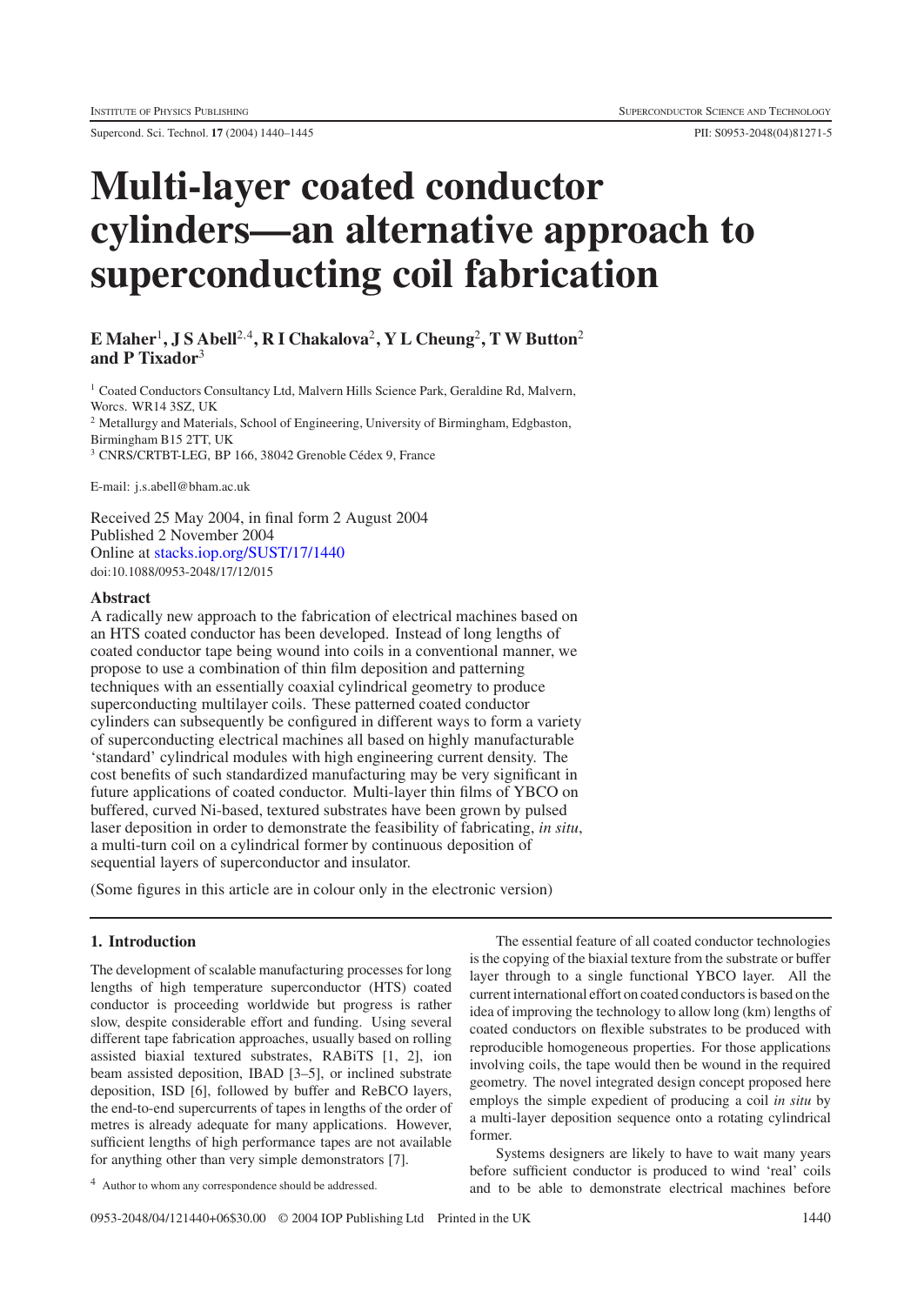

**Figure 1.** Buffer and YBCO layer deposition on an IBAD textured former followed by laser scribing to 'pattern' a coil—similar to a screw cutting operation on a lathe. A similar structure could be achieved by an IBAD beam writing process followed by buffer and YBCO layer depositions.

proceeding to full scale manufacture on a commercial basis. However, as a result of these scale-up attempts, and the increased understanding of the key materials issues during the past five years, many of the film deposition processes and multilayer architectures are actually well positioned to adopt an alternative approach based on a coaxial, essentially cylindrical geometry, an example of which is shown schematically in figure 1. In this approach, layers may be uniformly deposited and subsequently patterned to define the conducting tracks, to mimic a helical winding, or in some cases direct beam writing or masking processes may be employed to define the coil [8].

The principle of the novel approach is that, if the biaxial texture can be transmitted through the buffer layer architecture into an initial YBCO layer, it should also be possible to continue copying this texture through subsequent layers to produce a multi-layer structure of electrically isolated superconducting elements which, on a cylindrical former, could provide the basis of a multi-turn, multi-layered, helical superconducting coil. To fabricate a superconducting coil *in situ* a single cylindrical textured base substrate mounted on a cylindrical heater provides the template for the whole process. The base substrate could be a helically wound textured RABiTS Ni tape, an *ex situ* prepared IBAD tape of textured YSZ on Ni or Hastelloy, a textured IBAD YSZ coating on a cylindrical base substrate, or an ISD textured layer. The buffer layers and/or superconducting layer are then deposited onto the base substrate, using an appropriate processing route, while rotating and translating the heater. A suitably latticematched insulating layer is subsequently deposited followed by another YBCO layer with textured overlayer shunt. This combination is then repeated to provide a multi-layer YBCO coil with each layer electrically isolated, and if necessary, each layer protected by a metallic shunt layer. Only one layer of base substrate is required to provide the initial texture, thus dramatically reducing cost and, even more, significantly increasing  $J<sub>e</sub>$  (the 'engineering current density'), since by far the largest (in terms of cross-sectional area) component of the conventional single-YBCO-layer coated conductor tape is the base substrate. This greatly increased  $J<sub>e</sub>$  means that the strict requirement on texture-copying through the layers can be relaxed to some extent. However, if degradation of epitaxy is observed as the number of layers is increased, it may be necessary to add a new template layer at intervals.

This paper reports the details of this novel design concept and the advantages it has when compared to the conventional approach based on windings. Preliminary, proof-of-principle experiments to establish the feasibility of the growth of textured multi-layers on a Ni tape supported on a cylindrical heater are reported.

### **2. Comparisons between processing of long lengths and cylinders**

There are many lessons to be learnt from attempts worldwide to process long lengths of coated conductors over the last few years, and indeed this is what has partly prompted us to reexamine the goals of mainstream coated conductor research and the obstacles to achieving these goals. When one considers that many of the applications require multilayer windings, and that many of the potential end-uses are in solenoid magnets or rotating machinery (e.g. motors, generators etc), the idea of processing in the form of cylindrical artifacts mounted on rotating shafts presents itself. Once this 'integrated manufacturing' process with coaxial geometry is grasped, a number of simplifications follow for both process developer and systems designer alike.

HTS film deposition techniques which are currently under development for the manufacturing of long lengths of coated conductor include thermal evaporation [9], sputter deposition [10], pulsed laser deposition (PLD) [1, 2], liquid phase epitaxy (LPE) [11], various chemical vapour deposition processes (MOCVD) [12], spray pyrolysis [13] and deposition processes whereby precursors are applied, often in sol– gel form, and subsequently heat-treated [14]. Each of these potential large-scale manufacturing techniques has its own merits and demerits in terms of layer quality, process complexity, process stability (for high uniformity), number of process steps, speed and cost. It is not appropriate here to go into great detail, but there are some fundamental points which should be made when comparing the potential techniques for scale-up whether one is considering processing of long tape lengths or processing in the coaxial geometry.

The first fundamental point we would make is that layer quality must ultimately be judged by the ability of the ReBCO layer to carry end-to-end current. High currents will only be attainable if

- (i) layer quality is high for reasonable film thicknesses (i.e. the product of  $J_c$  and film thickness is high) and
- (ii) the uniformity of the conductor along its length is such that there are no weak areas in series with other areas.

This last point implies good process stability in combination with a tolerant processing window, because any variations with time will otherwise give rise to non-uniformities and a reduced  $I_c$ .

The second fundamental point is more to do with the overall layer architecture, inclusive of buffer layers and metallic stabilization layer. Complexity in buffer layer architecture should be avoided if at all possible, because every additional layer has a cost and also every interface brings its own problems of thermal expansion mismatch, diffusion profiles etc. Reduced processing temperatures are nearly always to be preferred, consistent with good layer quality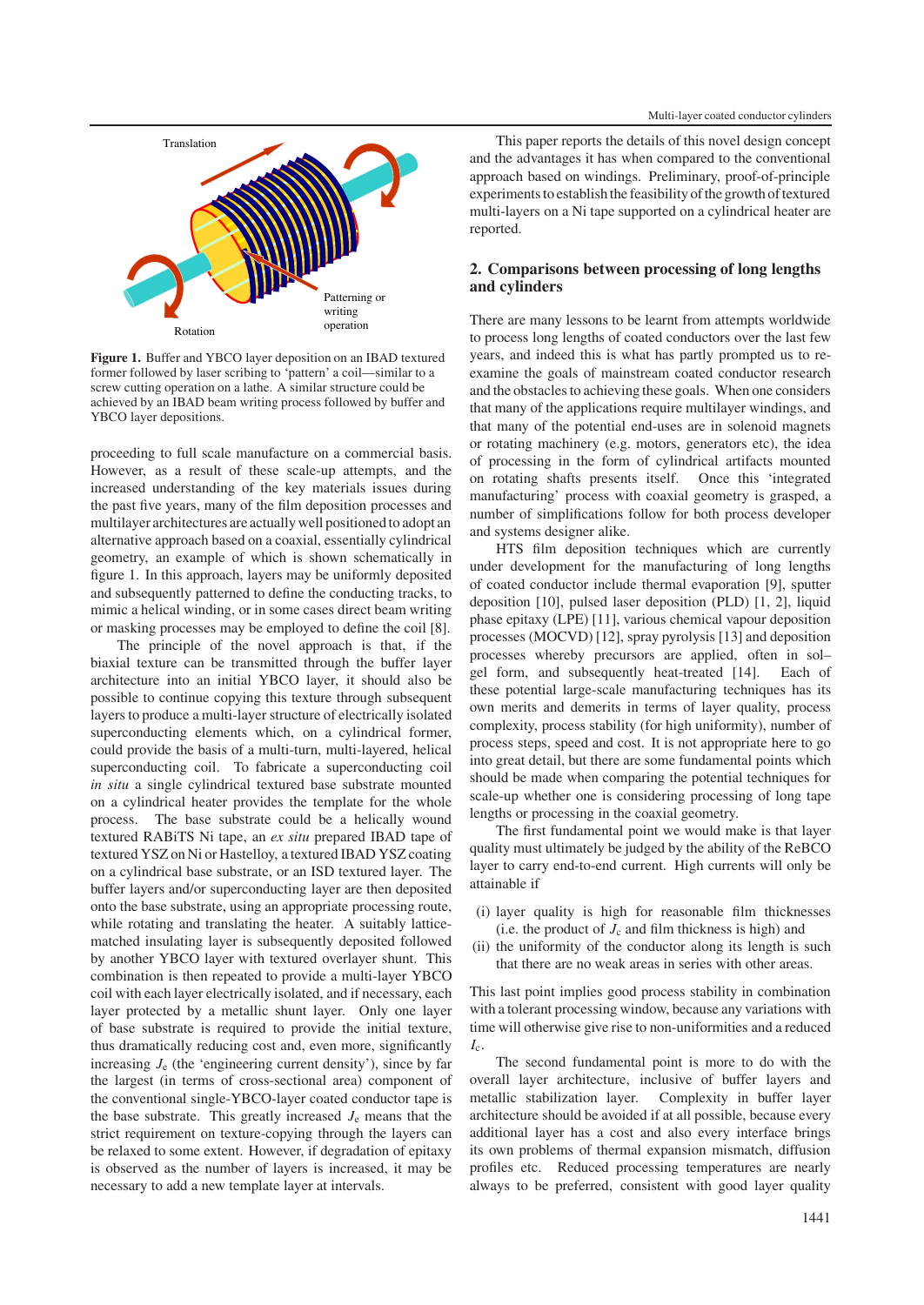

**Figure 2.** Schematic diagram of the rotating cylindrical heater in the PLD chamber.

at realistic growth rates, and it is interesting to note that the large area thermal coevaporation route is very good in this respect—and it has just one buffer layer [9]. When considering a true multilayer technology i.e. many superconducting layers separated by buffer layers and metallizations, lower processing temperatures become even more desirable to prevent unwanted diffusions and propagation of defects.

So far, most of these materials-related comments are equally applicable to both the conventional long length tape approach and the alternative cylindrical processing approach we are advocating here. However, there are two very important processing simplifications as we move towards the cylindrical processing scenario with no moving tape. The first is that although the materials requirements are quite similar, the process control aspects change dramatically. For example, a major problem with most tape scale-up routes is the difficulty in holding the substrate temperature constant (a) throughout the deposition area and (b) throughout the deposition processes. To achieve uniformity of temperature, both in time and space, the ideal scenario is to have a heated substrate with substantial thermal mass, or close thermal contact between substrate and heater. Spatial and temporal fluctuations are thus minimized. In practice, however, radiative heating is often used to heat moving tapes and problems arise due to spatial profiles in thermal conduction and, of course, changes in emissivity of surfaces as films are deposited.

In the case of film deposition on cylindrical substrates, there is no moving tape and no particular necessity for radiative heating. In fact, the cylindrical substrate can incorporate an integral heater, with the coaxial symmetry resulting in a high degree of temperature uniformity and the thermal mass of the substrate (or support thereof) being such as to minimize the effect of any local temperature fluctuations during processing. The integral heater can incorporate sensors for temperature control with different zones if necessary (as is standard practice for tube furnaces) to ensure a uniform temperature over the cylinder's surface.

The second important process simplification is another direct result of the coaxial symmetry and the simple ability to rotate the cylinder over a wide range of speeds dependent on the particular process being carried out. In a sense, each layer operation is a 'batch operation', capable of *in situ* verification rather than attempting to process long lengths continually. For some processes the cylinder may be rotated quite slowly, for example during a laser machining process to 'scribe' a helical



**Figure 3.** XRD scan of single YBCO layer on C/Y/C buffers deposited statically on a curved Ni tape.

coil, whilst for others it may be rotated quite fast, for example during thermal evaporation of YBCO when oxygenation may be taking place at the 'rear' surface of the rotating cylinder. Of course, a layer interconnection scheme (series or parallel) will have to be implemented.

#### **3. Feasibility study**

Although epitaxial YBCO multi-layers have been routinely deposited on single-crystal substrates, on the scale of tens of nanometres, to produce research and device structures for electronic applications, little or no work has been reported on multi-layer YBCO growth on biaxially textured metallic substrates. This is largely because the drive for such research has not arisen until now. Furthermore, for the present requirements the layer thickness typically would be an order of magnitude, or more, greater. Preliminary results have been obtained for the deposition of YBCO/SrTiO<sub>3</sub>(STO) multilayers (*>*100 nm) on curved, buffered, textured Ni substrates by PLD, as reported below.

A conventional flat heater plate was replaced by a rotatable cylindrical substrate heater, 30 mm in diameter, surrounded by an independently mounted radiation shield, with an aperture to allow access for the laser plume as shown in figure 2. The rotating cylindrical heated former, with its coaxial geometry and fixed radiation shield, provides superior temperature control over that achievable for deposition onto a moving flat tape. Deposition conditions were the same as for optimized flat tapes [15]. The standard  $CeO<sub>2</sub>/YSZ/CeO<sub>2</sub>$  (C/Y/C) buffer layer architecture was deposited onto biaxial Ni initially under reducing conditions at  $700\degree\text{C}$  and laser fluence of 1*.*5 J cm−2. The target–substrate distance was 6 cm, and for the YBCO/STO layers the deposition temperature was  $780 °C$ , O<sub>2</sub> pressure of 0.6 mbar, cooling down at 10 ◦C min−<sup>1</sup> in 700 mbar oxygen after ablation. The tapes were assessed by XRD, SEM, TEM and ac susceptibility.

A single YBCO layer (∼200 nm) on standard C/Y/C buffers was initially deposited without any rotation onto a short length of textured Ni secured with silver paint onto the cylindrical heater. XRD analysis revealed only (001) peaks from the CeO2, YSZ and YBCO with no evidence of NiO (figure 3). A *T*<sub>c</sub> onset of ∼86 K was measured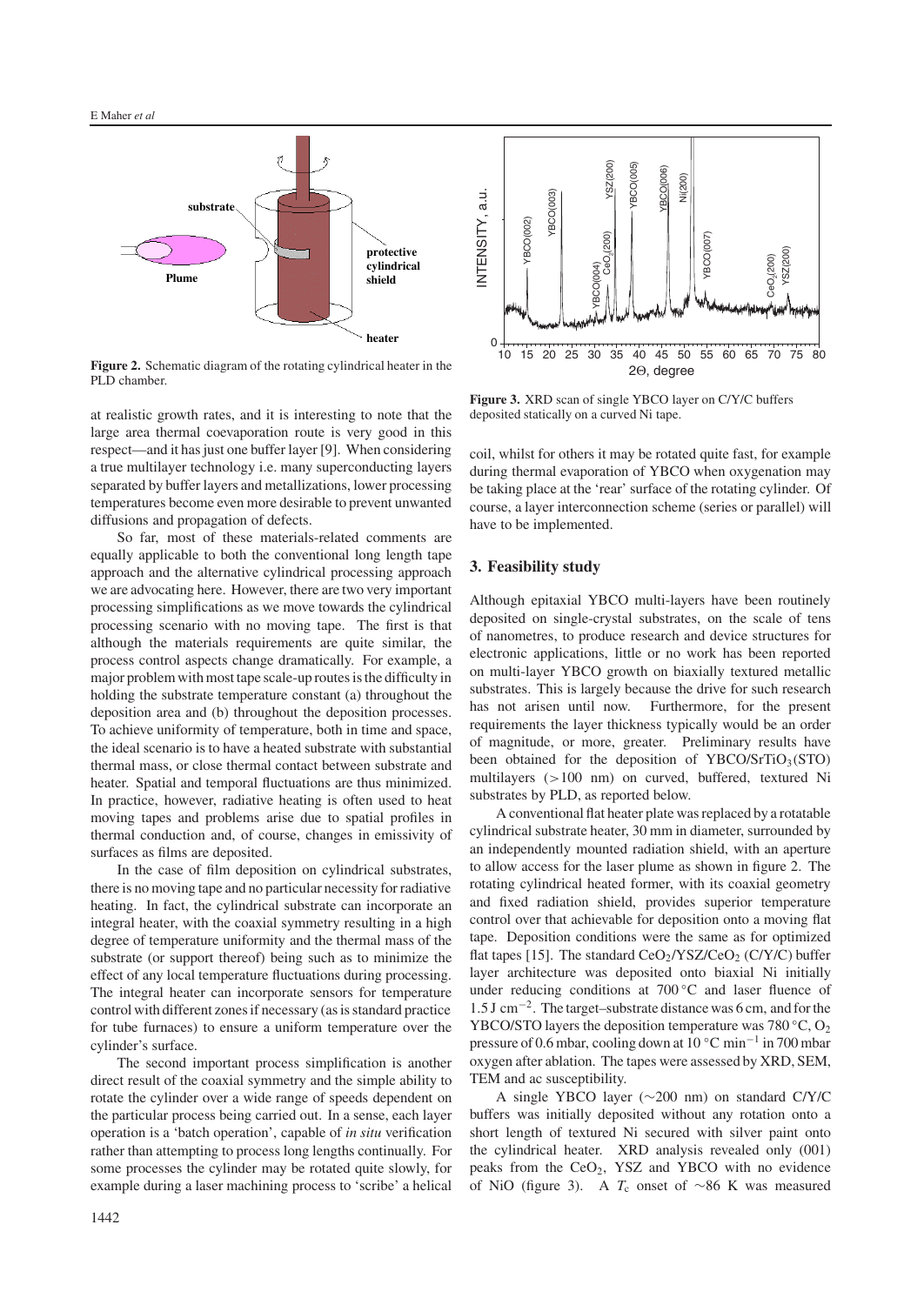

**Figure 4.** AC susceptibility measurement on a single YBCO layer deposited statically on a curved Ni tape.



**Figure 5.** AC susceptibility measurement on a triple YBCO layer deposited statically on a curved Ni tape.

by ac susceptibility (figure 4). This result demonstrates the feasibility of textured growth on curved surfaces. Double and triple YBCO layers were subsequently grown with no substrate rotation on buffered Ni, with STO (∼200 nm) as the intermediate layers. The  $T_c$  onset in double and triple superconducting structures was again ∼86 K, but with a slightly broader transition width of 3–5 K (figure 5). XRD patterns again showed excellent *c*-axis texture.

The growth of a partially circumferential single YBCO layer on standard C/Y/C buffered Ni was then achieved by rotation of the heater assembly by approximately 180° during deposition. The rotation speed was 0.25 rpm and 38 oscillations were required to grow a 200 nm thick YBCO layer. After deposition of this first superconducting layer, rotation of the heater was stopped and the STO and second YBCO layer were deposited statically only over a  $\sim$ 1 cm<sup>2</sup> area. This enabled the properties of the first and second superconducting layers to be independently assessed. XRD showed good out-of-plane texture for both YBCO layers and *T*<sub>c</sub> onset was high for both layers (∼86 K). The transition width for the first layer was sharp ( $\sim$ 2 K), but for reasons that are not clear the transition width for the second layer was much broader. The possibility of degradation associated with the increased deposition times, necessary to cover the larger area of tape by rotation, will require verification. Transport *J*<sup>c</sup> measurements have not yet been attempted until further optimization of the multi-layer process has been achieved.

The defect microstructure of the tapes and the nature of the layer interfaces have been studied by cross-sectional TEM. Figure 6 shows a low magnification TEM image of a crosssection of the triple YBCO layer grown on a static curved surface. The first YBCO layer was thicker (325 nm) than the subsequent layers (175 nm) even though the number of pulses and other growth conditions were the same. The buffer layers were thinner (15, 150, 10 nm) than is usual for deposition on a flat substrate (40, 200, 40 nm) under the same conditions; the reason for this is not clear. Selected area diffraction patterns taken from the interfacial regions confirmed the copying of the biaxial texture from the Ni through to the first YBCO layer, as shown in figure 7. The (100) Ni pattern corresponds to the (110) pattern from both the  $CeO<sub>2</sub>$  and YSZ layers representing the well known  $45°$  rotation, but the  $(100)/(010)$  orientation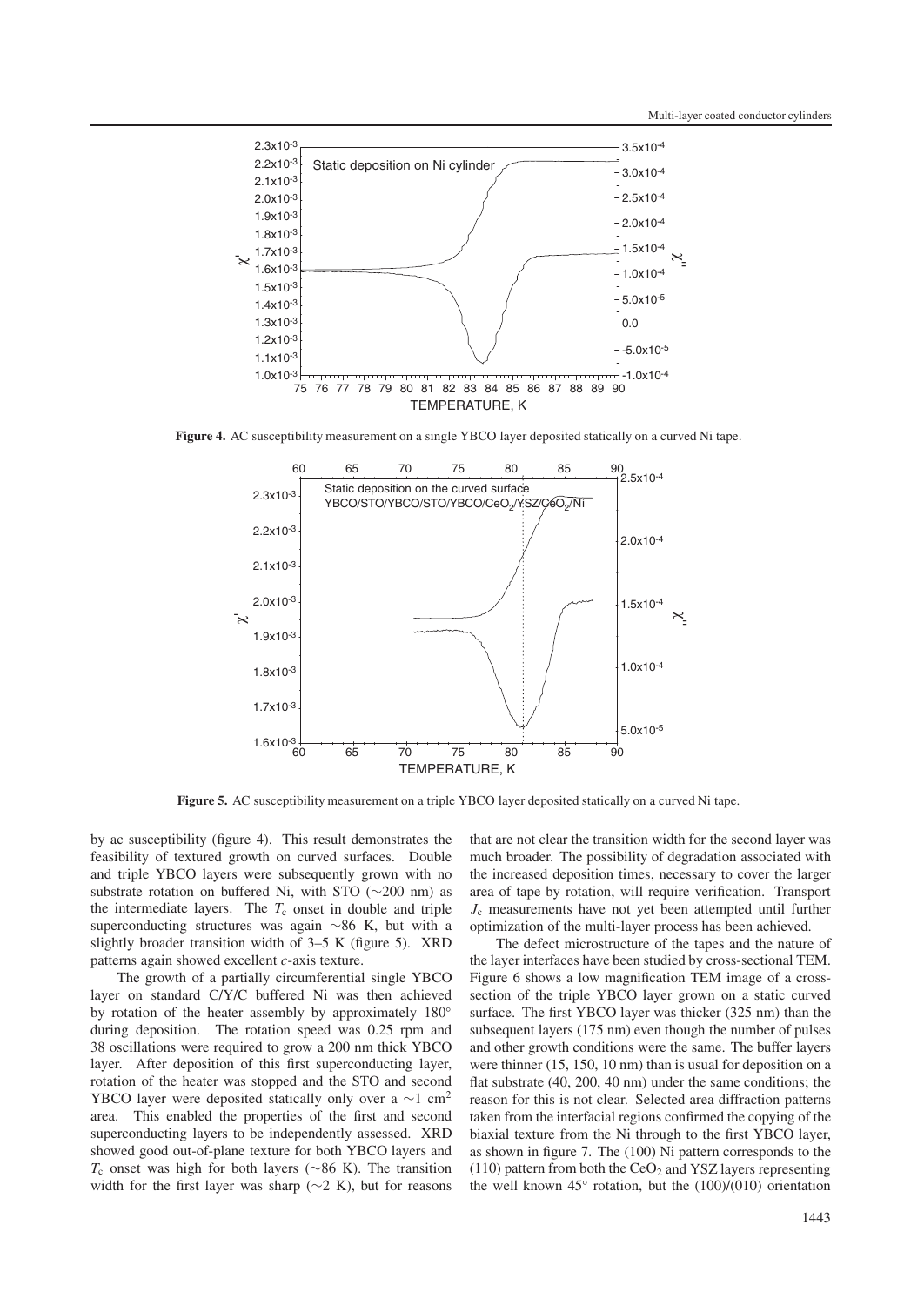

**Figure 6.** TEM image of YBCO triple layer.



**Figure 7.** TEM image of buffer layer/YBCO structure together with corresponding diffraction patterns confirming transmission of the biaxial texture through the layers.

is restored in the subsequent YBCO layer. Similar patterns were obtained from the subsequent YBCO layers, confirming multi-layer epitaxy. The NiO layer revealed a (111) orientation with respect to the Ni(010) substrate. This non-epitaxial relationship is consistent with the NiO layer being formed after the growth of the epitaxial  $CeO<sub>2</sub>$  seed layer, most probably during the growth of the YBCO layers [16]. The thickness of the NiO layer was considerably greater on the curved surface than on a flat surface, as shown in figure 7, probably due to the increased time at elevated temperature associated with the triple-YBCO-layer deposition.

Some evidence for small *a*-axis regions, stacking faults and interfacial dislocations was observed, but the majority of the interfaces were of high quality. Figure 8 shows an HREM image of the  $CeO<sub>2</sub>/YBCO$  interface. There was no obvious evidence of any reaction between the YBCO and  $CeO<sub>2</sub>$  to form the recently observed  $BaCeO<sub>3</sub>$  [14], nor the presence of any disordered perovskite layer within the YBCO. The interface was atomically sharp and the surface of the  $CeO<sub>2</sub>$  was flat, ideal for growing highly *c*-axis oriented YBCO.

Although some optimization is required the principle of growth of epitaxial superconducting multi-layers on curved Ni surfaces has been established by these results.

#### **4. Implications for systems design**

The ability to define the geometry of conductor tracks on the surface of the cylinder, rather than being constrained by the



**Figure 8.** High resolution TEM image of YBCO/CeO<sub>2</sub> interface.



**Figure 9.** Proposed single-layer test structure—for a step-up transformer in this case. Similar structures could be used to demonstrate FCL devices (resistive and inductive), micro-SMES modules and a linear motor module.

tape geometry, gives the design engineer increased degrees of freedom. Two more important advantages of the present cylindrical processing approach from a systems viewpoint are that it allows higher engineering current densities and reduced ac losses. This is because there is no repetitive wasted substrate to reduce the engineering  $J_c$  and add to the losses, unlike conventional tape winding. Higher engineering current densities should result in electrical machines of reduced size and weight. Also, as a result of the increased structural integrity and the integrated manufacturing approach, refrigeration may even take the form of liquid nitrogen or gaseous helium circulated through pathways within the cylinder and its shaft, i.e. integrated refrigeration.

Quite simple single-layer demonstrators could be fabricated using the new approach, and one of these is shown in figure 9. Using essentially the same processing technology, a number of different functions can be realized from the same structure. It is interesting to note that the fabrication of similar structures using the conventional coated conductor tape approach would involve many reel-to-reel processing steps and final coil winding, none of these steps being required in the new approach. Of course it is recognized that a multilayer structure will require a great deal more materials research, particularly for the joining technology between layers. Such a joining technology could incorporate weak links in the form of FCL devices already positioned within the cylindrical substrate, or located at the ends of the cylinder. It is possible to envisage a new generation of electrical machines based